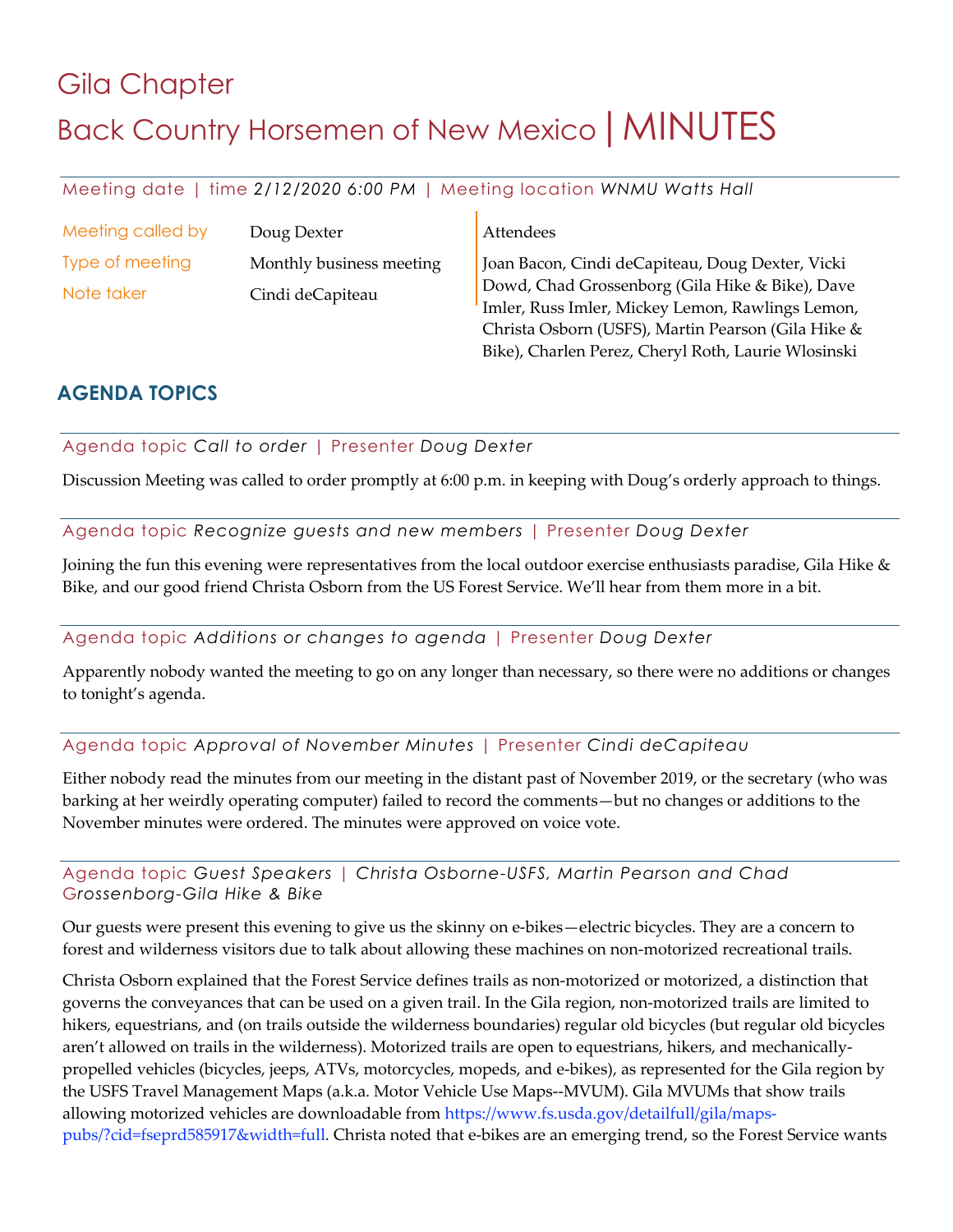to work with forest users, but e-bikes are considered to be a motorized form of transportation and are therefore prohibited from non-motorized trails, in both the forest and wilderness areas.

Chad Grossenborg commented about work with the Medicine Bow National Forest (in Colorado). He said that some trails in national forests have been planned for non-motorized bicycles, but the planning process is thorough, with evaluations for the effects on biology. The plans also receive the benefit of comments from the public. The question, however, is: are e-bikes permitted on non-motorized trails? The answer is "no," because e-bikes are considered a motorized form of transportation.

It's a rare thing, Chad continued, for e-bikes to run on forest trails. The national forests in Idaho and Wyoming haven't begun planning for them and are not even considering it.

Christa added that the Gila region's USFS isn't seeing any issues or concerns about e-bikes. Nevertheless, e-bikes as motorized vehicles—must be covered under the travel management rule. In the future, if e-bikes ramp up in popularity, the Gila can add special designations to the motorized vehicle maps. She also noted that the Department of Interior (which administers the national parks) has opened up their areas and is more accepting of e-bikes. Moreover, under USDA guidelines, 40% of trails are open to e-bikes. Although changes might be coming, for now they are considered motorized vehicles.

Martin Pearson explained facets about e-bikes that have caused confusion for many people. There are, he said, three classes (recognized in 22 states) of electric bicycles:

| Class 1                         | Class 2                 | Class 3                 |  |
|---------------------------------|-------------------------|-------------------------|--|
| Pedal assist only               | Pedal assist + throttle | Pedal assist + throttle |  |
| Speed up to 20 mph              | Speed up to 20 mph      | Speed up to 28 mph      |  |
| Acceleration: like normal bikes |                         | Acceleration: "Rad"     |  |

The Bureau of Land Management has approved use of Class 1 e-bikes, but Martin didn't mention the kinds of trails on which they are approved. He noted that the trend is to allow them to have access, presumably to non-motorized trails. Their use will need to be monitored by authorities to make sure e-bike users operate according to applicable regulations. A question arose from Cheryl Roth—who does the policing?—acknowledged by Vicki Dowd's comment that "Sometimes people will ride where they aren't supposed to. We need a way to identify somebody who is on a trail where they're not supposed to be." Martin responded that in Medicine Bow, the Forest Service is still learning. He noted that if he were out on the trail and encountered that situation, he would ask questions, such as "Do you know you're not supposed to be riding here?" He encouraged listeners to err on the side of innocent intention on the part of a violator, adding that consumer education is needed and the industry and the Forest Service will be working to educate and apply appropriate signage.

Christa commented that the Forest Service wants people to be safe, so the agency monitors usage. If it's an evolving trend, the Forest Service will try to figure out the best ways to deal with it. With e-bikes being motorized vehicles, she said, whether to allow or disallow them on forest trails still has to go through travel management policy. If that's the need, USFS wants partners to help develop policy.

Gila Hike and Bike, Martin noted, isn't interested in Class 2 or 3 e-bikes because they are essentially mopeds and are recognized as such in New Mexico. Use of e-bikes on highways in New Mexico is illegal because there's no such thing as an e-bike license in New Mexico.

Electric bikes are equipped with a diagnostic system that shows the total mileage a given bike has been ridden and of the total, the number of miles ridden in the bike's various modes. As a result, it's possible to tell the number of "unassisted" miles an e-bike has been ridden. It turns out that the five or six e-bike users in Silver city travel almost half of their total miles unassisted.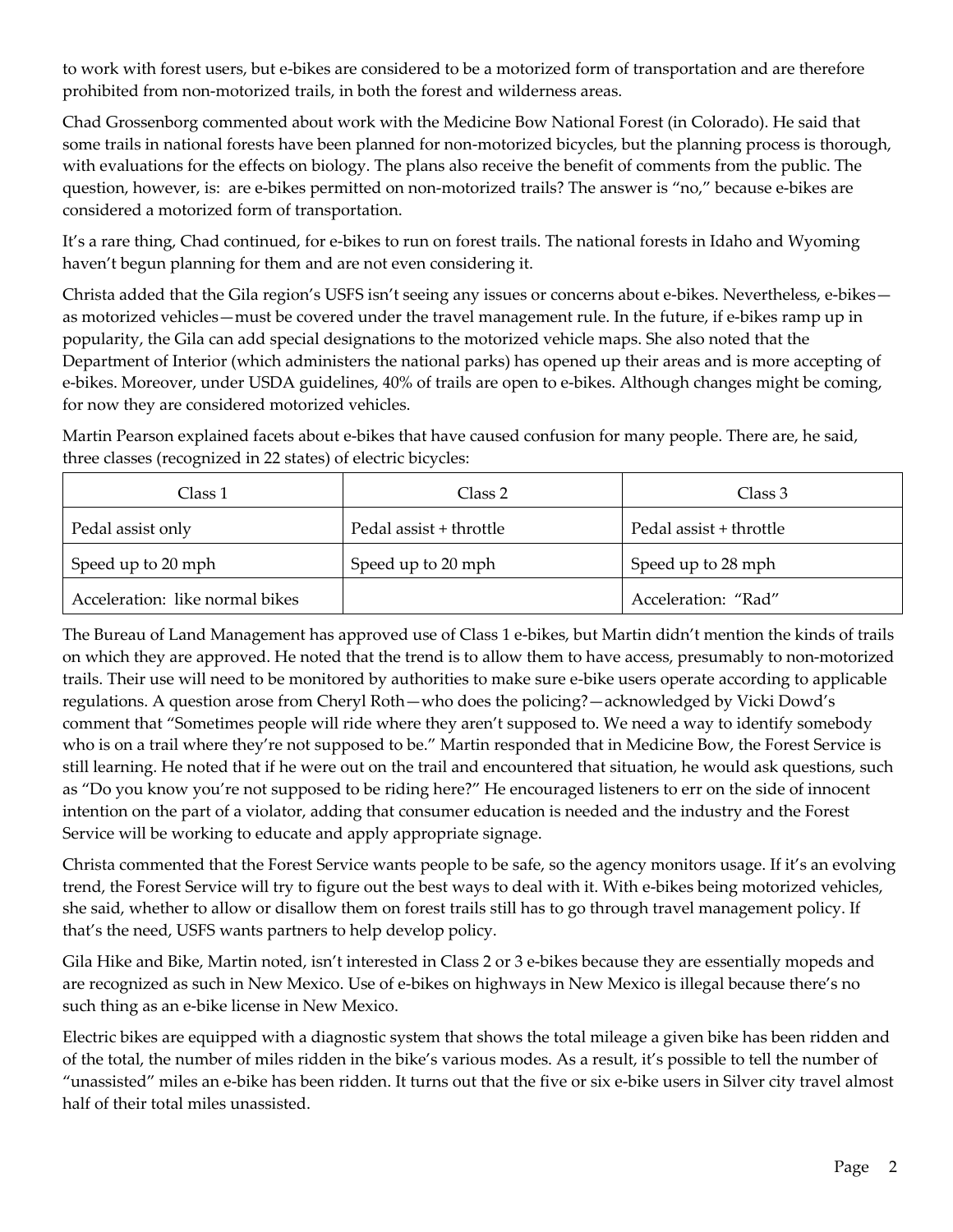Responding to the questions, "Will the trend of increasing use continue here?" and "Will designated areas for ebikes be needed?" Martin responded "Yes." As people age, but want to stay active, they want the help an e-bike can provide. Younger people also benefit because the travel range increases making it easier to get to remote areas. Electric bikes are an alternative for more serious riders; we have some unkept trails in the Gila region that are hard to ride on regular bikes and e-bikes make the riding easier.

Another question, "How much noise do they make?" received Martin's observation that the sound from the motor is low. They don't go much faster than a regular bike and they look just like a regular bicycle.

Laurie Wlosinski asked how far can a rider travel on an e-bike? Martin answered that, using turbo mode and if you "try to wreck the bike," you can go 20 miles on a single battery charge. If a rider uses pedal assistance, the distance is farther. Electric bikes, he added, weigh around 45 lbs. and are harder to pedal.

**Update on forest plan revision**. Christa wrapped up the discussion by introducing a new topic. The draft of the Gila's forest plan revision has been published and it's time to make comments on it. You can get more information from https://www.fs.usda.gov/detail/gila/home/?cid=STELPRD3828671. Download a copy of the draft document from https://www.fs.usda.gov/Internet/FSE\_DOCUMENTS/fseprd687231.pdf. If you have other questions, call Christa at 575-388-8421.

**Statewide forest fee proposal**. USFS agencies in New Mexico are developing proposals on fees for the use of some forest campgrounds that are currently available free of charge. The public engagement process is beginning now and Christa urged us to comment. New Mexico has 193 camping sites. The proposal is to institute or increase fees for 43 of these. The Forest Service wants to know the kinds of services that users want to have available at fee sites (e.g., potable water, water troughs, trash cans and the service to empty and maintain them, picnic tables, improved access for trailers, etc.). If you comment, please be specific about your needs and the campground where you want to see them. You can comment by snail mail, email, or telephone. See details at

https://www.fs.usda.gov/detail/gila/home/?cid=FSEPRD684790, or contact Christa at 575-388-8421 for more information. View the Forest service press release on this topic at https://www.fs.usda.gov/detail/gila/newsevents/?cid=FSEPRD695220.

Note that the comment period ends on December 31, 2020.

**Bear Creek parking for CDT access near Piños Altos**. The need for better parking facilities for the Bear Creek portion of the Continental Divide Trail has been discussed at Gila chapter meetings over the last several months. The Forest Service, impetus from Gila chapter members (Pat Buls and Kathy Murch) has completed preliminary work for this purpose (see map on page 6), but interference from USFS regulations has delayed completion. Rest assured that the Forest Service is still working on it.

**The Poster!** Two years ago, the Forest Service produced a poster that acknowledges the Gila Chapter's work on trails. If you were out there during the 2017-2018 trail-clearing season, there's probably a picture of you on it. Christa says it's time to update the poster, so if you have photos of trails and work crews for more recent projects, email them to Cindi or Gerry. We'll pass them on to Christa.

| Action items                                      | <b>Person responsible</b>                                   |  |
|---------------------------------------------------|-------------------------------------------------------------|--|
| Dig up trail work photos and send them to Christa | Cindi deCapiteau, Gerry Engel, anybody<br>else who has them |  |

## Agenda topic *Financial & membership report* | Presenter *Dave Imler*

As of February 12, the Gila chapter had income of 3,206.72, outflow of 2,830.61, leaving a bank balance of \$8,672.20. We have 20 family memberships and 14 individual memberships for a total of 54 trail-clearing souls.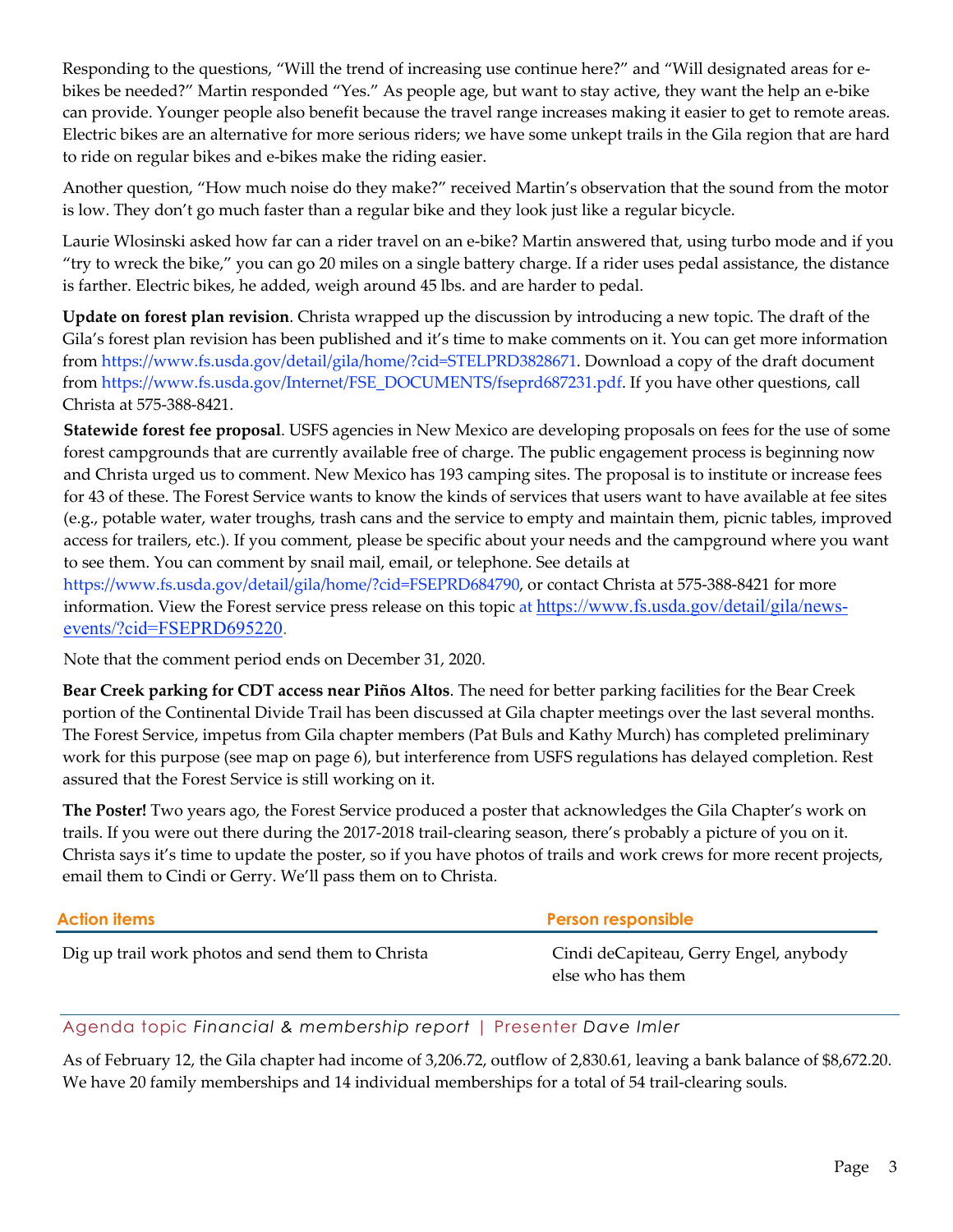## Agenda topic *Publicity* | Presenter *Vicki Dowd*

An article about the Gila BCH chapter has been submitted to *The Independent* and is scheduled for publication in March 2020. Information about the upcoming NAN Ranch Ride will be released after the ride in April; the information released so far about the ride is to attract competitors. Outreach to the public is contraindicated right now because the ride is not a spectator event.

#### Agenda topic *Public Service/Communications*

Gerry wasn't present this evening, but somebody (Doug?) noted that the draft trail project schedule for 2020 has been distributed through email. It is also posted (along with details as they develop) on the chapter's website at https://gilabchnm.com/trail-projects/

## Agenda topic *GCSAR Activity* | Presenter *Russ Imler*

Nobody has called for search and rescue lately. Nothing exciting or even remotely interesting has been going on.

#### Agenda topic *BCHNM Updates* | Presenter *Mickey Lemon, Rawlings Lemon*

The New Mexico BCHA chapter held elections for officers, Mickey Lemon reports. Derrick Tucker continues as state chairman and Michelle Odom (Three Rivers chapter) takes over as the new secretary (no doubt leaving Mickey, as secretary emeritus, forlorn and dejected). Dick Rahal (Pecos chapter) is New Mexico's delegate (attends the national convention) and John (Sean?) McKenna (Santa Fe chapter) is the alternate delegate.

BCHNM needs somebody to step up to keep an eye on public lands developments. Feel free to step up. Anybody? All you have to do is monitor what local, state, and federal legislatures are doing to threaten or preserve public lands instead of selling them off to private interests. This is easy to do by paying attention to websites that deliver conservation, nature, and legislative information, especially in the western states. Here are several examples:

- **Public Lands Foundation**
- [U.S. Department of the Interior](https://www.doi.gov/blog/americas-public-lands-explained)
- [Protect Our Public Lands](https://www.protectourpublicland.org/)
- **[High Country News](https://www.hcn.org/topics/public-lands)**
- **[National Wildlife Federation](https://www.nwf.org/Our-Work/Our-Lands/Public-Lands)**
- [The Trust for Public Land](https://www.tpl.org/?gclid=EAIaIQobChMImLvC65bZ5wIV7yCtBh3_8wznEAUYASAAEgIiqPD_BwE)
- **[Center for Western Priorities](https://westernpriorities.org/)**

Then, based on developments you discover from these and the hundreds of other sources on the web, you prepare reports for the BCHNM luminaries and to be posted on the **BCHNM** public lands webpage. If you're eager to take on this important role and you're fond of making a difference, let Mickey or Rawlings know.

The BCHNM treasurer is ready to receive all 2019 third quarter dues now. Everybody at the state meeting agrees that all chapters should be paying in the third quarter but our spunky Gila chapter is the only one that does.

The 2020 Rendezvous will be held at Ft. Stanton October 22-25. The event will be a state affair, officiated by Derrick Tucker. Organizing responsibilities will be shared by chapters across New Mexico. Lower Rio Grande will obtain permits. Santa Fe will plan rides. Three Rivers will put on the auction. The Gila chapter will plan the potluck meal.

Derrick has worked up a new membership form that is to be used by all chapters.

The Tahoe National Forest has been sued by California groups (including BCH California) for allowing e-bikes on forest trails. One comment is that e-bikes are no worse than mountain bikes on multiuse trails. As noted above, technically (in New Mexico at last) e-bikes are not to be used on multiuse trails and not in the wilderness.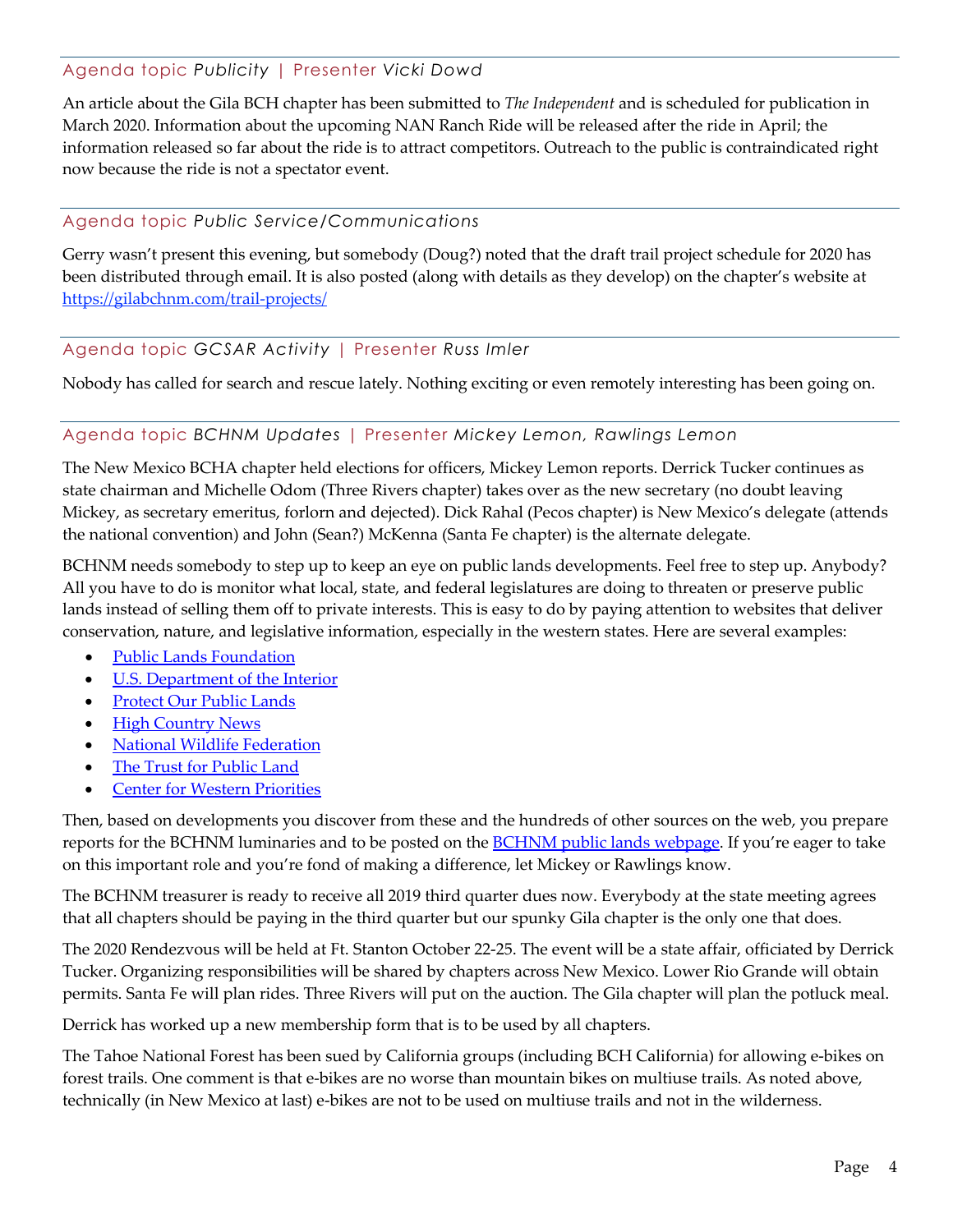| <b>Action items</b>                                                     | <b>Person responsible Deadline</b> |           |
|-------------------------------------------------------------------------|------------------------------------|-----------|
| Contact Mickey or Rawlings to volunteer as BCHNM public lands Everybody |                                    | Right now |

Agenda topic *2020 NAN Ranch Ride* | Presenter *Vicki Dowd*

The 2020 NATRC competitive trail ride is on the books for April 17-19 at the NAN Ranch in Faywood.

Donations to support the ride have been coming in. First New Mexico Bank has provided. Arenas Valley Animal \$500 from 1<sup>st</sup> nm bank. Arenas Valley Animal Clinic has given \$250. Vicki has prepared a blank donation request letter that anybody who likes to beat the bushes for funds can use to request them. Contact her for more information. An underlying strategy for the NAN Ranch Ride is to raise enough money to promote the Gila chapters activities.

Award ribbons have been ordered.

Trail marking is in progress.

chairperson

A timing ride will occur during the last week in February.

The 2020 ride is using most of the same trails from the 2018 ride, with a few modifications. Pulse & Respiration (P&R) stops have been relocated and are easier to access.

**P&R Volunteers**. Apropos of P&R stops, Vicki needs seven more people to record arrival and departure times as well as to measure and record readings from horses as riders come and go. In an effort to take some of the ride management load off Vicki, Doug Dexter volunteered to assume the role of P&R coordinator.

**P&R Training**. The weekend before the ride (April 11 and/or April 12), Vicki will put on training for P&R at the Dragonfly trailhead (Ft. Bayard).

**Timing Ride Volunteers**. Vicki says she needs three people to complete the timing ride. All you have to do is ride one or more sections of a given trail and keep track of how long it takes. Since the ride is not a race, you can travel on your favorite equine at a pace and distance that's comfortable for you.

**Grub Delivery**. One more volunteer is needed to deliver lunches and keep track of in/out times for riders at the lunch stop. Try to raise enough money to promote horse activity.

**Cell Phones**. Everybody who goes out to the ranch as a worker needs to have a fully charged cell phone.

**Safety Planning**. Vicki has notified the Lower Mimbres Fire Department with details about the ride. She also has all the safety riders she needs.

| <b>Action items</b>                         | <b>Person responsible Deadline</b> |      |
|---------------------------------------------|------------------------------------|------|
| Contact Vicki to volunteer as a ride worker | All members                        | ASAP |

Agenda topic *Suggestions for future education segments* | Presenter *Cheryl Roth*

Looks like trailer safety for equines will be the next education segment, which will occur after the NAN Ranch Ride and after the Gila chapter's annual picnic.

Meeting adjourned shortly after 7:00 p.m.